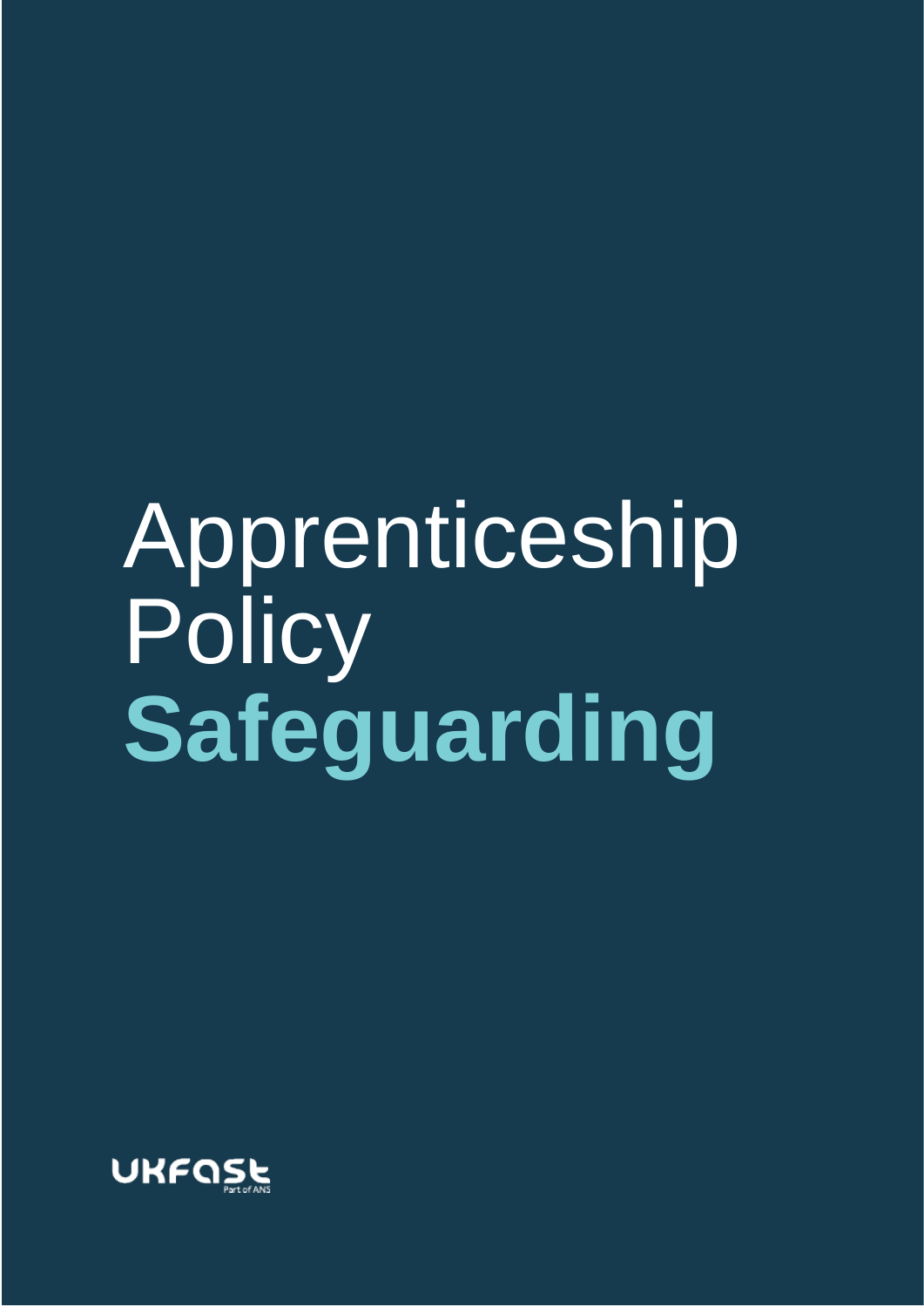| <b>Classification</b>      | <b>Public</b>    |
|----------------------------|------------------|
| <b>Date Created</b>        | 08/09/2018       |
| <b>Review Period</b>       | Annual           |
| <b>Last Updated</b>        | September 2021   |
| <b>Next Review</b><br>Date | <b>July 2022</b> |
| Version                    | 1.3              |
| Author                     | Arlene Bulfin    |
| Owner                      | Arlene Bulfin    |

| <b>Contents</b><br>SAFEGUARDING CONTACTS                                                        | 3  |
|-------------------------------------------------------------------------------------------------|----|
| WHAT TO DO IF YOU SUSPECT A SAFEGUARDING ISSUE - APPRENTICE SAFEGUARDING<br>PROCEDURE FLOWCHART | 4  |
| PURPOSE OF THIS POLICY                                                                          | 5  |
| <b>DEFINITIONS</b>                                                                              | 5  |
| <b>WHAT IS SAFEGUARDING?</b>                                                                    | 5  |
| <b>SCOPE OF THIS POLICY</b>                                                                     | 6  |
| <b>CONTEXT OF THIS POLICY</b>                                                                   | 6  |
| <b>POLICY STATEMENT</b>                                                                         | 7  |
| Responsibilities                                                                                | 8  |
| WHEN TO TAKE ACTION AND HOW                                                                     | 9  |
| <b>WHAT HAPPENS NEXT</b>                                                                        | 10 |
| Confidentiality                                                                                 | 11 |
| Allegations against employees                                                                   | 11 |
| <b>APPENDICES</b>                                                                               | 12 |
| APPENDIX A - SAFEGUARDING CODE OF BEHAVIOUR FOR UKFAST EMPLOYEES                                | 12 |
| APPENDIX B - RADICALISATION AND EXTREMISM                                                       | 14 |
| APPENDIX C - CATEGORIES OF ABUSE                                                                | 15 |
| APPENDIX D - IMPORTANT SAFEGUARDING CONTACTS                                                    | 16 |

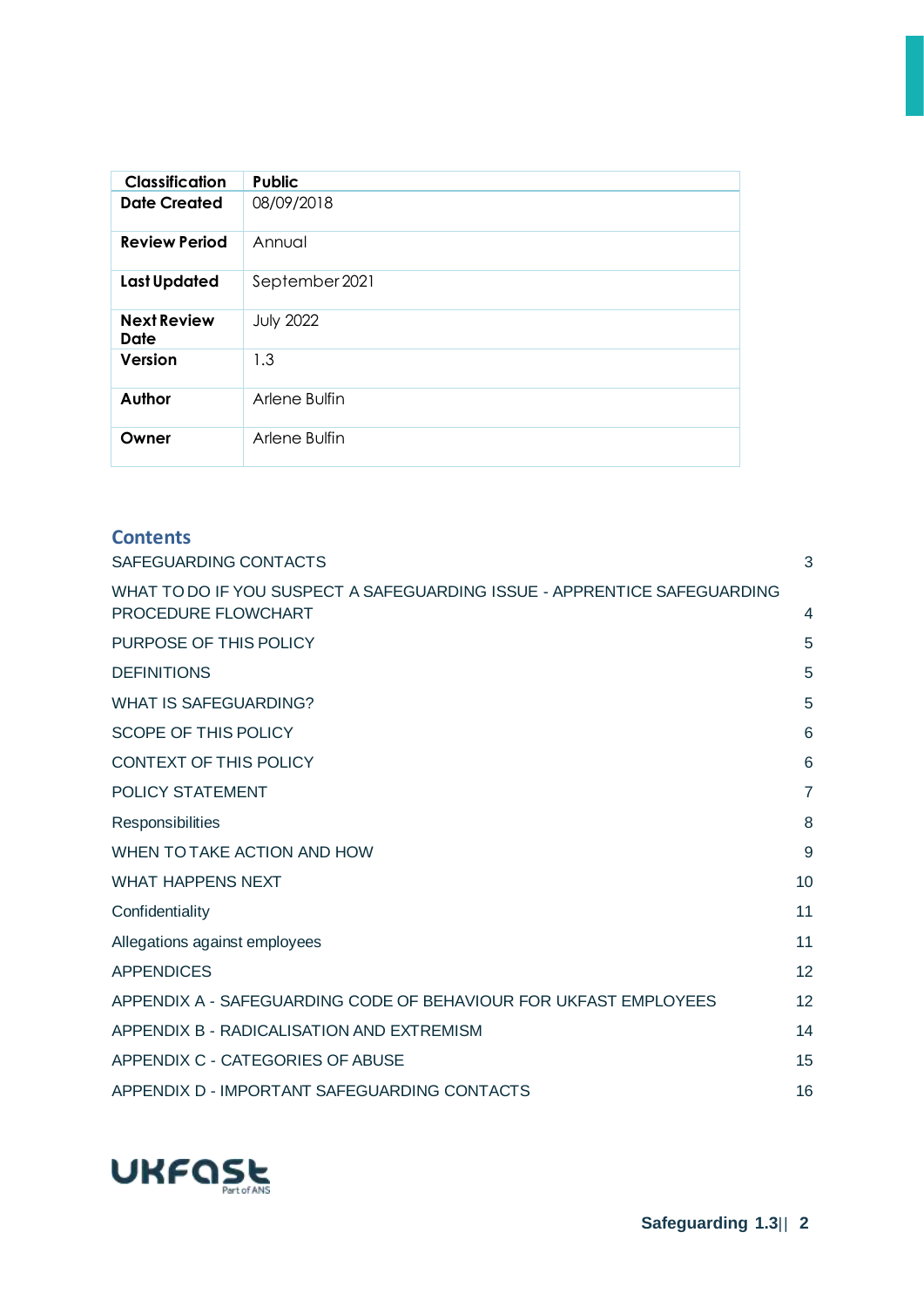## <span id="page-2-0"></span>**SAFEGUARDINGCONTACTS**

In the event of any safeguarding concerns, you must immediately contact: **Designated Safeguarding Lead (DSL)**



**Arlene Bulfin** [arlene.bulfin@UKFast.co.uk](mailto:arlene.bulfin@ukfast.co.uk)

If the DSL is unavailable, you must contact our deputy: **Deputy Safeguarding Lead**



**Tom Robinson** [thomas.robinson@UKFast.co.uk](mailto:thomas.robinson@ukfast.co.uk)

Please also see: **APPENDIX D – IMPORTANT SAFEGUARDING CONTACT**

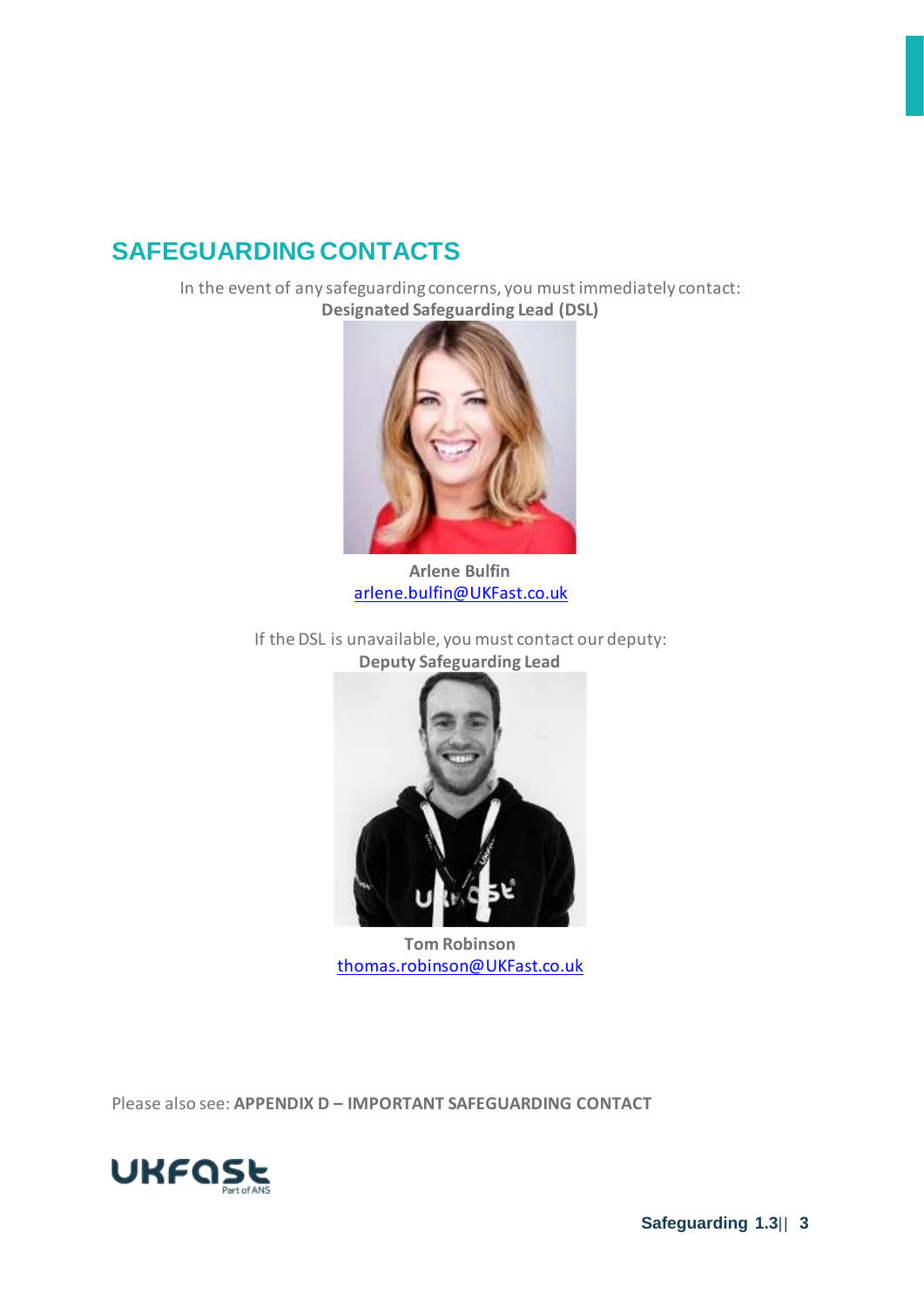#### <span id="page-3-0"></span>**WHAT TO DO IF YOU SUSPECT A SAFEGUARDING ISSUE - APPRENTICE SAFEGUARDING PROCEDURE FLOWCHART**



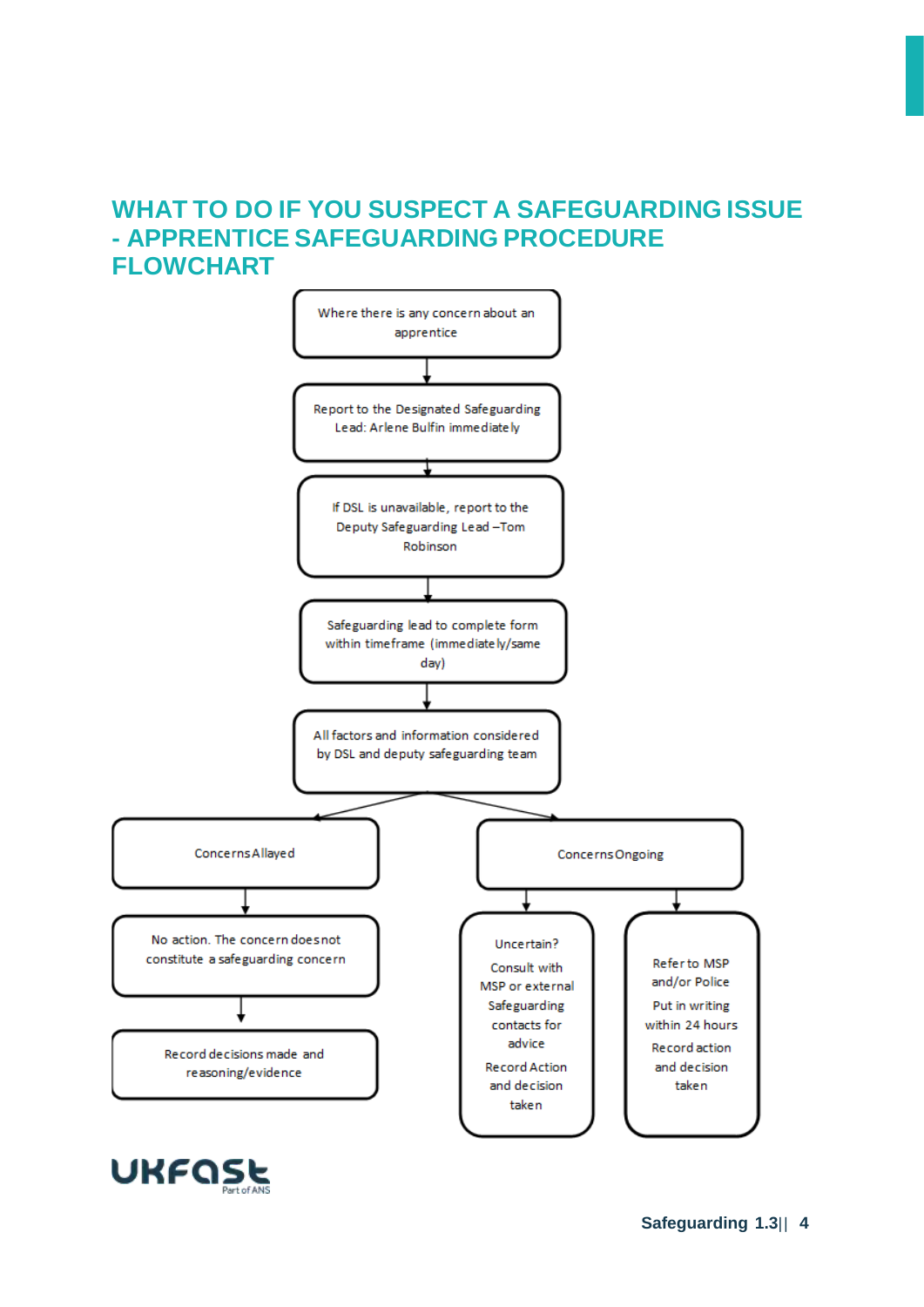# <span id="page-4-0"></span>**PURPOSE OF THIS POLICY**

This policy sets out UKFast's approach to safeguarding and promoting the welfare of our apprentices, children, and vulnerable adults. It applies to all aspects of our work and to everyone working for UKFast, including permanent and temporary employees.

At UKFast, we take our responsibility to ensure the safety of our apprentices very seriously. We are committed to creating a fantastic learning experience, and to ensuring the highest levels of apprentice safety and wellbeing.

#### <span id="page-4-1"></span>**DEFINITIONS**

UKFast uses definitions of the term 'safeguarding' from statutory guidance. Safeguarding children is defined in [Working together to safeguard](https://www.gov.uk/government/publications/working-together-to-safeguard-children--2)  [children\(](https://www.gov.uk/government/publications/working-together-to-safeguard-children--2)2018) as:

- Protecting children from maltreatment
- Preventing impairment of children's health or development
- Ensuring that children are growing up in circumstances consistent with the provision of safe and effective care
- Taking action to enable all children to have the best outcomes

A 'child' is defined as anyone under the age of 18. An 'adult at risk' or 'vulnerable adult' is defined as any person over the age of 18 and at risk of abuse or neglect because of their need for support or personal circumstance. While the definitions of a child and adult at risk give the rationale for legislative intervention, it is important to note that a person may be deemed at higher risk of a safeguarding issue affecting them due to other factors for example:

- Poor numeracy and literacy skill, or specific learning need
- Unsupportive home environment
- English not a first language
- Under-represented group
- Acting as a carer for another family member
- Background in offending
- Disability or social need

At UKFast all apprentices answer a confidential questionnaire during induction relating to the areas above and any apprentice deemed 'higher risk' will be documented and flagged to the appropriate member of the education team to add extra support and reassess in each monthly 'Progress Review'. Page Break

### <span id="page-4-2"></span>**WHAT IS SAFEGUARDING?**

Safeguarding is the protection of children and adults at risk from abuse and neglect, promoting health and development, ensuring safety and care, and ensuring optimum life chances. The Safeguarding Agenda includes a wide

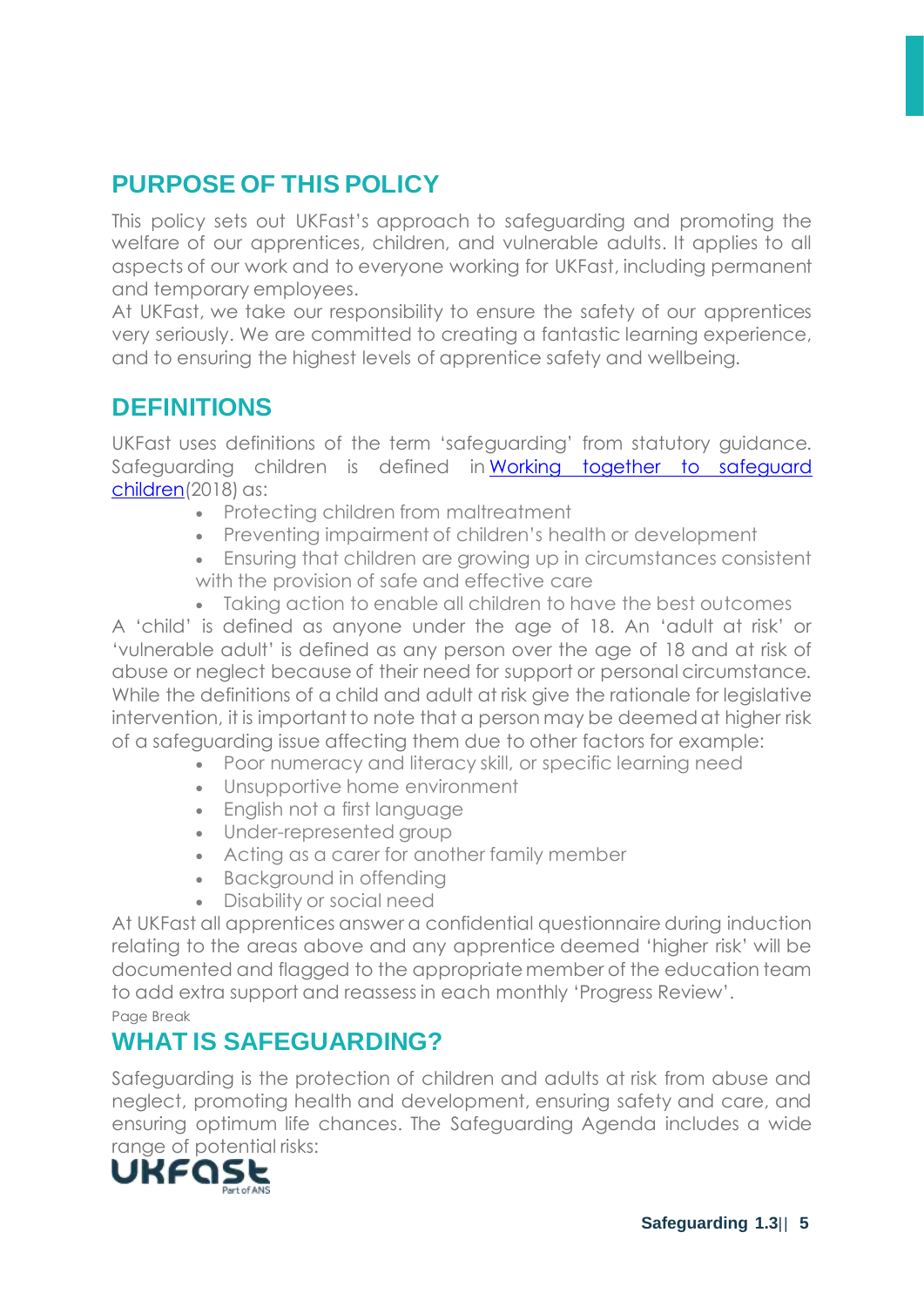• Abuse (physical, emotional, financial, institutional, sexual, organisational, neglect)

- Self-neglect
- Discrimination
- Child sexual exploitation (cse) and child criminal exploitation (cce)
- Peer on peer abuse
- Bullying
- Cyberbullying
- Domestic abuse
- Substance misuse
- Forced marriage
- Gang and youth violence
- Female genital mutilation (fgm)
- Gender based violence
- Radicalisation (appendix b)
- Teenage relationship abuse
- Trafficking and modern slavery
- MENTAL HEALTH CONCERNS
- Serious violence

## <span id="page-5-0"></span>**SCOPE OF THIS POLICY**

This policy applies to all staff working at UKFast including contactors and temporary staff members. This policy deals with the protection of apprentices, children, and vulnerable adults. Children are those under 18 years of age and will include those aged 16 - 18 on Apprenticeship courses.

### <span id="page-5-1"></span>**CONTEXT OF THIS POLICY**

The key pieces of legislation that form the context of this policy are: THE CHILDREN ACT 1989 (AS AMENDED) THE PROTECTION OF CHILDREN ACT 1999 KEEPING CHILDREN SAFE IN EDUCATION 2021 WORKING TOGETHER TO SAFEGUARD CHILDREN 2018 DFE'S SAFEGUARDING CHILDREN AND SAFER RECRUITMENT IN EDUCATION (2007) THE CHILDREN AND FAMILIES ACT 2014 SECTION 26 OF THE COUNTER-TERRORISM AND SECURITY ACT 2015 THE PREVENT STRATEGY 2011

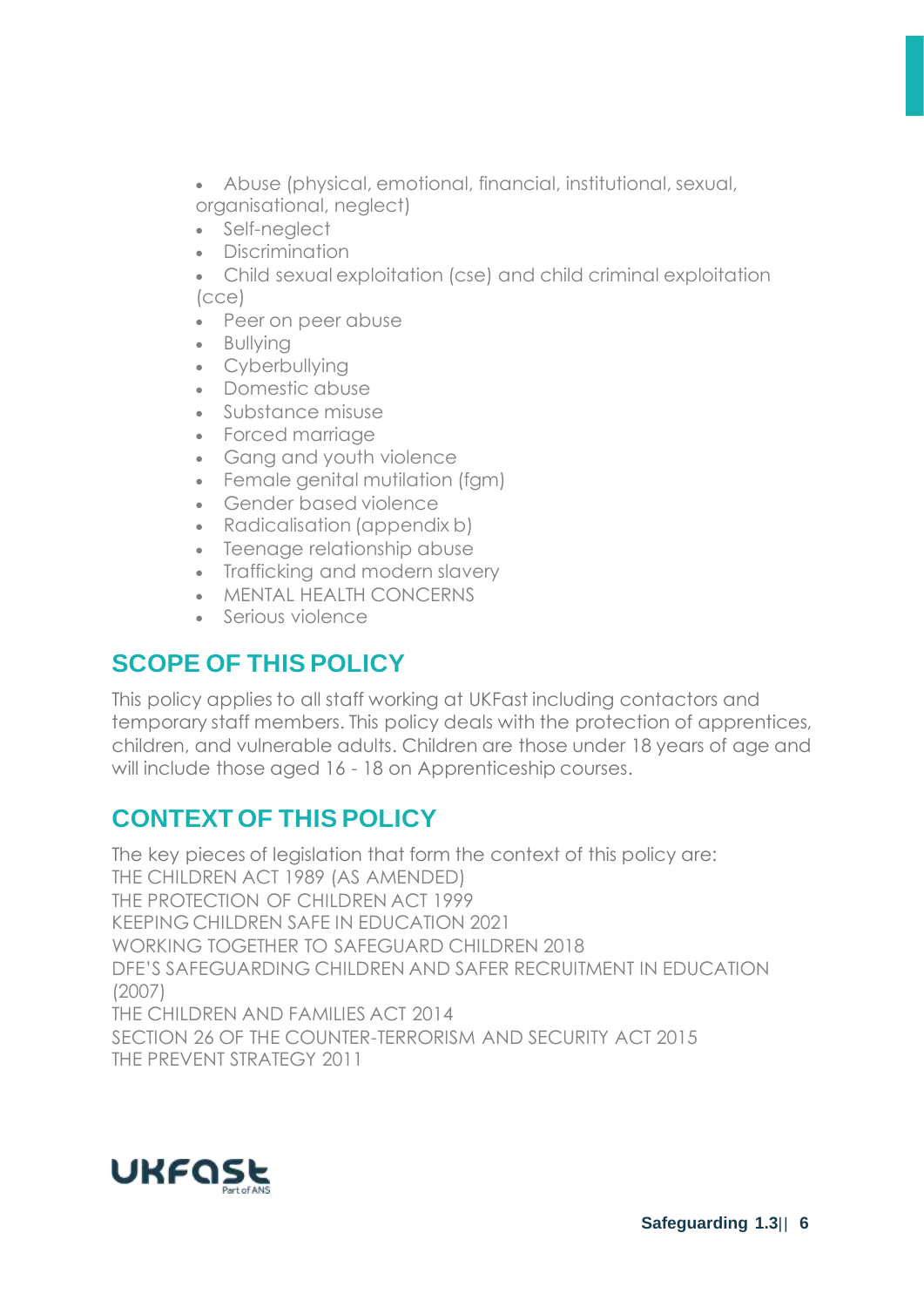# <span id="page-6-0"></span>**POLICY STATEMENT**

UKFast holds as one of its highest priorities the health, safety and welfare of all apprentices, children and vulnerable adults involved in courses or activities which come under the responsibility of UKFast.

UKFast will carry out its responsibilities under all relevant legislation,

regulations, and formal guidance for the protection of apprentices, children, and vulnerable adults.

UKFast has a designated safeguarding lead - arlene bulfin. Thomas robinson is deputy safeguarding lead to support the policies and procures in place. These safeguarding leads are responsible for providing support, advice, and expertise on safeguarding concerns, and are responsible for the investigation

and reporting of serious safeguarding issues. Arlene bulfin is always the point of first report in the case of any safeguarding concern.

UKFast has a designated contact for the safeguarding officers 'safeguarding@UKFast.co.uk'. This is communicated to all staff and will be displayed on the UKFast website page and moodle elearning platform for apprentices.

UKFast and its team have a collective and individual duty to ensure that its team fulfils their responsibilities to safeguard and promote the welfare of apprentices, children, and vulnerable adults, and to prevent child abuse and to report any abuse discovered or suspected.

UKFast will advise all staff about the standards of behaviour and conduct (appendix a) they are expected to always maintain when working with apprentices.

UKFast will work with appropriate local agencies, and in particular local safeguarding children's boards (lscbs), to ensure that apprentices are safeguarded through the effective operation of UKFast's safeguarding procedures.

UKFast recognises that any apprentice, child, or vulnerable adult can be subject to abuse and all allegations of abuse will be taken seriously and treated in accordance with UKFast's procedures.

UKFast recognises that it is the responsibility of all the team to act upon any concern no matter how small or trivial it may seem.

UKFast recognises its responsibility to implement, maintain and regularly review the procedures that are designed to prevent or notify suspected abuse.

UKFast is committed to supporting, resourcing, and training those who work with, or who encounter, apprentices, children, and vulnerable adults and to providing appropriate supervision.

UKFast will ensure that all members of staff are trained on the safeguarding processes during their induction. All team leaders that work with the learners will also complete training on safeguarding processes and an internal quiz.

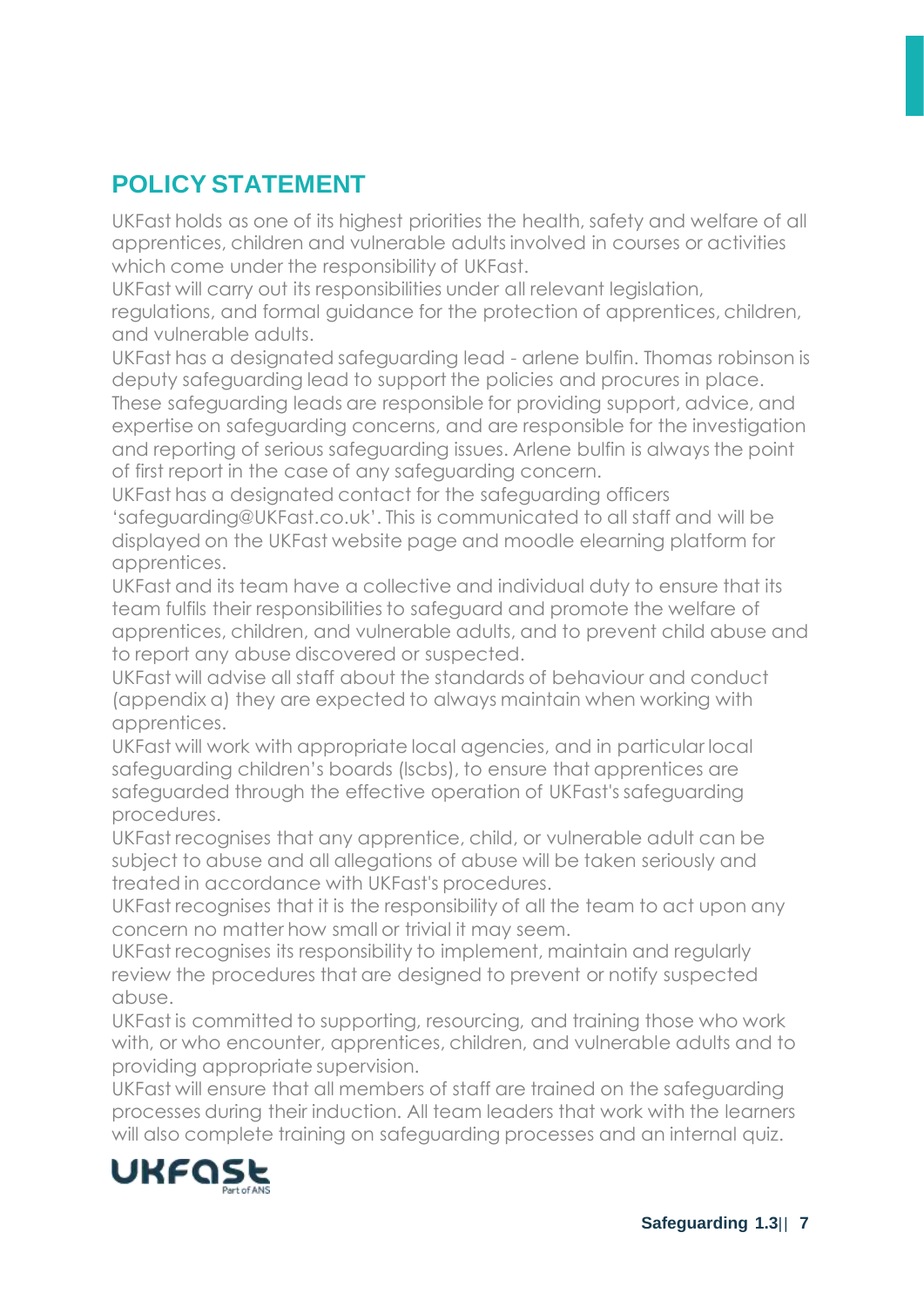UKFast has a duty to ensure children and vulnerable adults are safeguarded from potentially harmful and inappropriate material online. We therefore are ensuring where technically possible appropriate filters and appropriate monitoring systems are in place and children and vulnerable adults are taught about safeguarding including online safety.

> UKFast staff and apprentices have access to the company wi-fi when onsite. Logs and archives of activity are taken continuously. If any issues arise in which this information needs to be reviewed, it can be accessed and actioned immediately. Access to all browsing, chat and email history is available to the DSL and deputy DSL upon request. All users must sign an acceptable use policy before accessing these services. Any breaches of conduct will be deemed misconduct and dealt with accordingly.

UKFast also recognises the importance for preventing radicalisation. On site we have 2 designate and trained prevent officers (arlene bulfin and t8om robinson) these prevent officers are responsible for managing any issues and forwarding them to the correct agencies.

The UKFast recruitment team have all attended safer recruitment training. This is also available to all relevant staff who are involved in the recruitment process, to ensure safeguarding is always a top priority when recruiting any permanent or temporary staff members.

### <span id="page-7-0"></span>**Responsibilities**

Ceo and leadership team will:

Maintain own legal responsibility for safeguarding procedures and that the process is followed.

Ensure acting designated & deputy safeguarding leads are in place and that they are fully qualified for the position.

Ensure all safeguarding incidents are recorded and reported to board and that required measures are implemented.

Ensure the leadership team are fully trained on the safeguarding processes.

Ensure funding is provided for the correct training the apprenticeship team and wider business.

DSL & deputy DSL are to:

- Ensure training and records are kept up to for all staff within the provider
- To ensure training is delivered to employers on how to safeguard apprentices
- To ensure clear processes are outlined and this is shared with

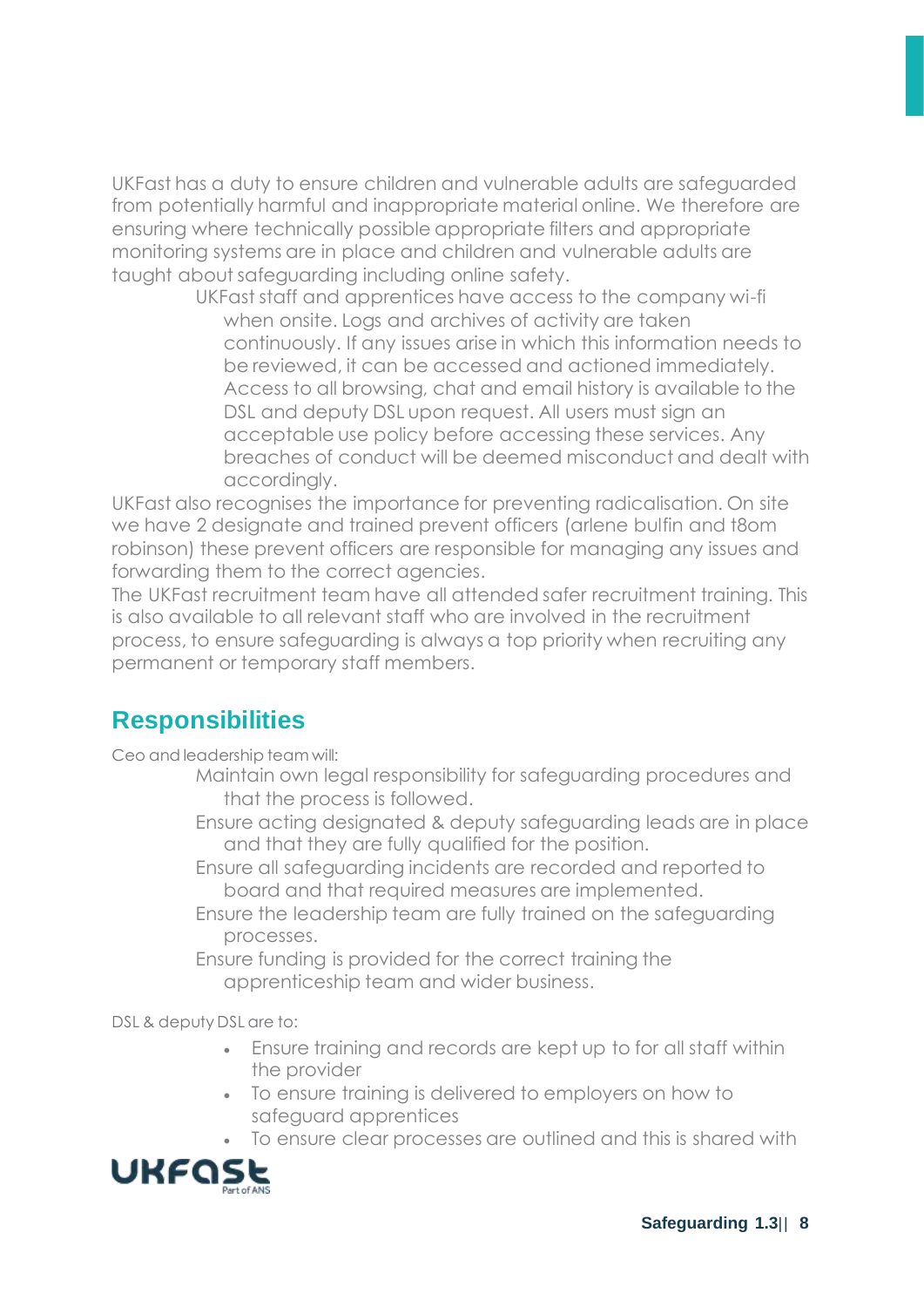all staff.

- To ensure learners understand their responsibilities and that safeguarding training is mentioned in induction.
- To ensure that any reports of causes for concerns are logged and actioned in a timely manner

Provider staff will:

- Ensure their yearly training is complete on time and reported to DSL and/or deputy DSL
- To be always vigilant in their interactions with learners.
- To report any concerns, and ensure they have followed the correct process.
- Never try to solve the issue yourself without first contact DSL and deputy DSL.

## <span id="page-8-0"></span>**WHEN TO TAKE ACTION AND HOW**

Once you suspect or know of any abuse of any child or vulnerable adult, you should immediately inform the DSL in person or by telephone. Even if you have only heard rumours of abuse, or you have a suspicion but do not have firm evidence, you should still contact the DSL to discuss your concerns. It is important to understand that your responsibilities extend to suspicion of abuse in any area of the child or vulnerable adult's life, not just onsite at UKFast Campus.

You must also contact the DSL if you know or suspect that a member of the team or student has a previous history of abuse of children and/or vulnerable adults. If you become aware of any allegations against a member of staff this must always be escalated to the DSL.

If a DSL is not immediately available, you should then contact the Education Team or a member of the HR team. You must not try to investigate the matter on your own. Not all employees are equipped or qualified to do so. Contact details for the DSLs can be found on page 2 of this booklet and on UKFast Moodle Apprenticeship policies and procedures page - [HERE.](https://moodle.ukfast.ac.uk/course/view.php?id=127)

If following your initial contact with a DSL, it is decided that the matter should be taken further, a written report must be prepared by the you and the DSL. A written report is essential to prevent any misrepresentation of your findings. The report should be factual and should not include opinions or personal interpretations of the facts presented. The report should contain as much detail as possible, including any apparent physical signs of abuse or other circumstances which led to suspicions, or the account given to you of abuse by the child or vulnerable adult concerned, as accurately as you are able to detail it. The report should be signed, dated and a copy stored in a secure place.

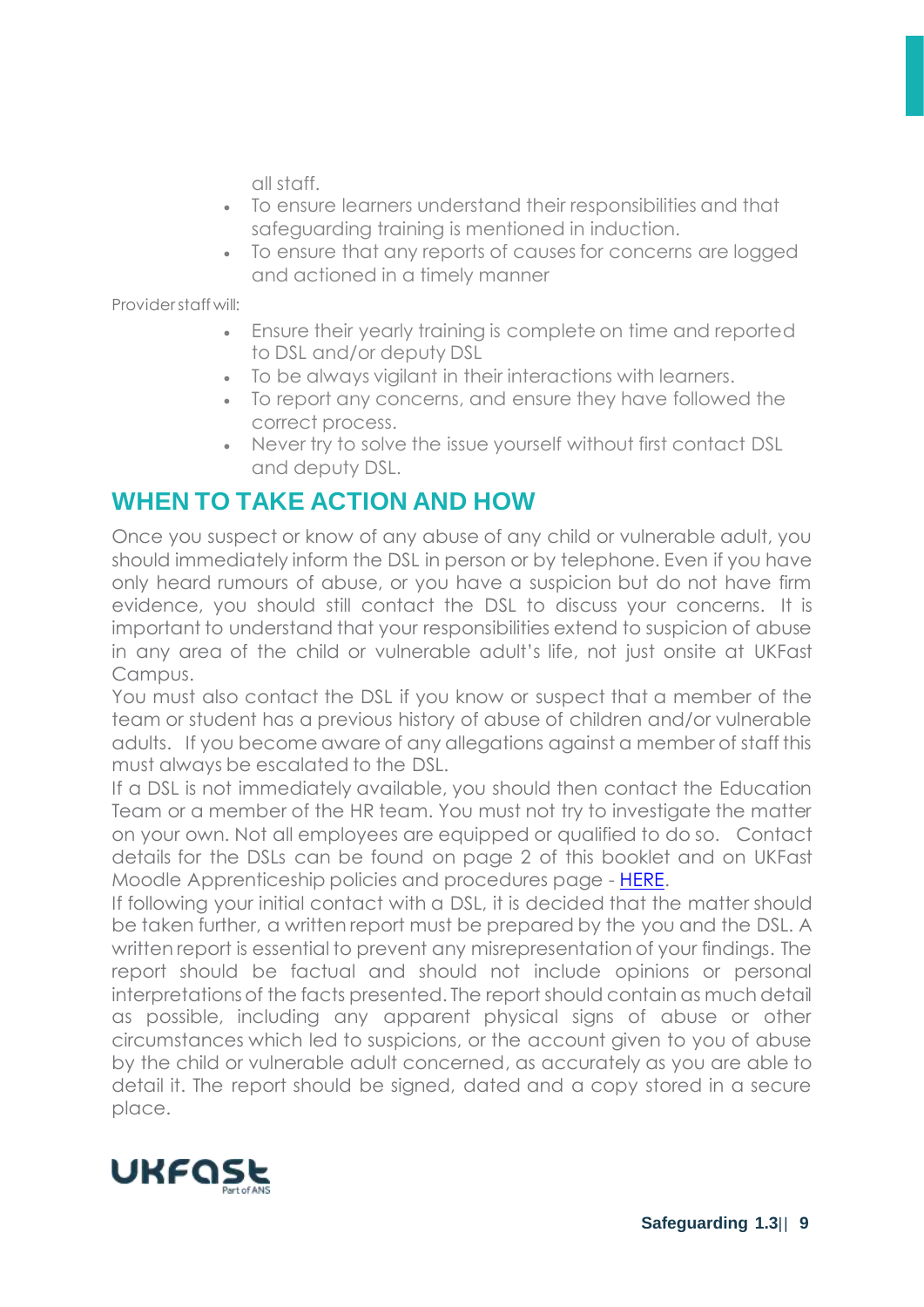If a child or vulnerable adult comes to you with a report of apparent abuse, you should listen carefully to the child or vulnerable adult, using the following guidelines. When listening to a child or vulnerable adult employees must:

- Allow the child or vulnerable adult to speak without interruption
- Never trivialise or exaggerate the issue
- Never make suggestions
- Never coach or lead the child or vulnerable adult in any way
- Reassure the child or vulnerable adult, let them know you are glad they have spoken up and that they are right to do so

• Always ask enough questions to clarify your understanding, do not probe or interrogate – no matter how well you know the child or vulnerable adult – spare them having to repeat themselves over and over.

• Be honest – let the child or vulnerable adult know that you cannot keep this a secret; you will need to tell someone else.

• Try to remain calm – remember this is not an easy thing for them to do.

• Do not show your emotions – if you show anger, disgust, or disbelief, they may stop talking. This may be because they feel they are upsetting you or they may feel your negative feelings are directed towards them

- Let the child or vulnerable adult know that you are taking the matter very seriously
- Make the child or vulnerable adult feel secure and safe without causing them any further anxiety.

At the earliest opportunity involve the DSL. The DSL will be responsible for liaising with external agencies and recording essential information about each case and for collecting reports and notes as appropriate.

Any detailed information about a case will be confined to the DSL, (if not involved in the allegations) and the Education Team and any external agencies the DSLs determine to engage. The Manager(s) and individuals reporting the allegations will be kept informed of the progress of the case on a 'need to know' basis.

### <span id="page-9-0"></span>**WHAT HAPPENS NEXT**

Considering all the information available, the DSL will decide on the next steps, which may include taking no further action. In some cases, the DSL will seek advice from the MCC Designated Officer (formerly known as the LADO) and agree what further action is necessary, which may include:

• Seek further advice from the Manchester safeguarding

partnership (MSP)

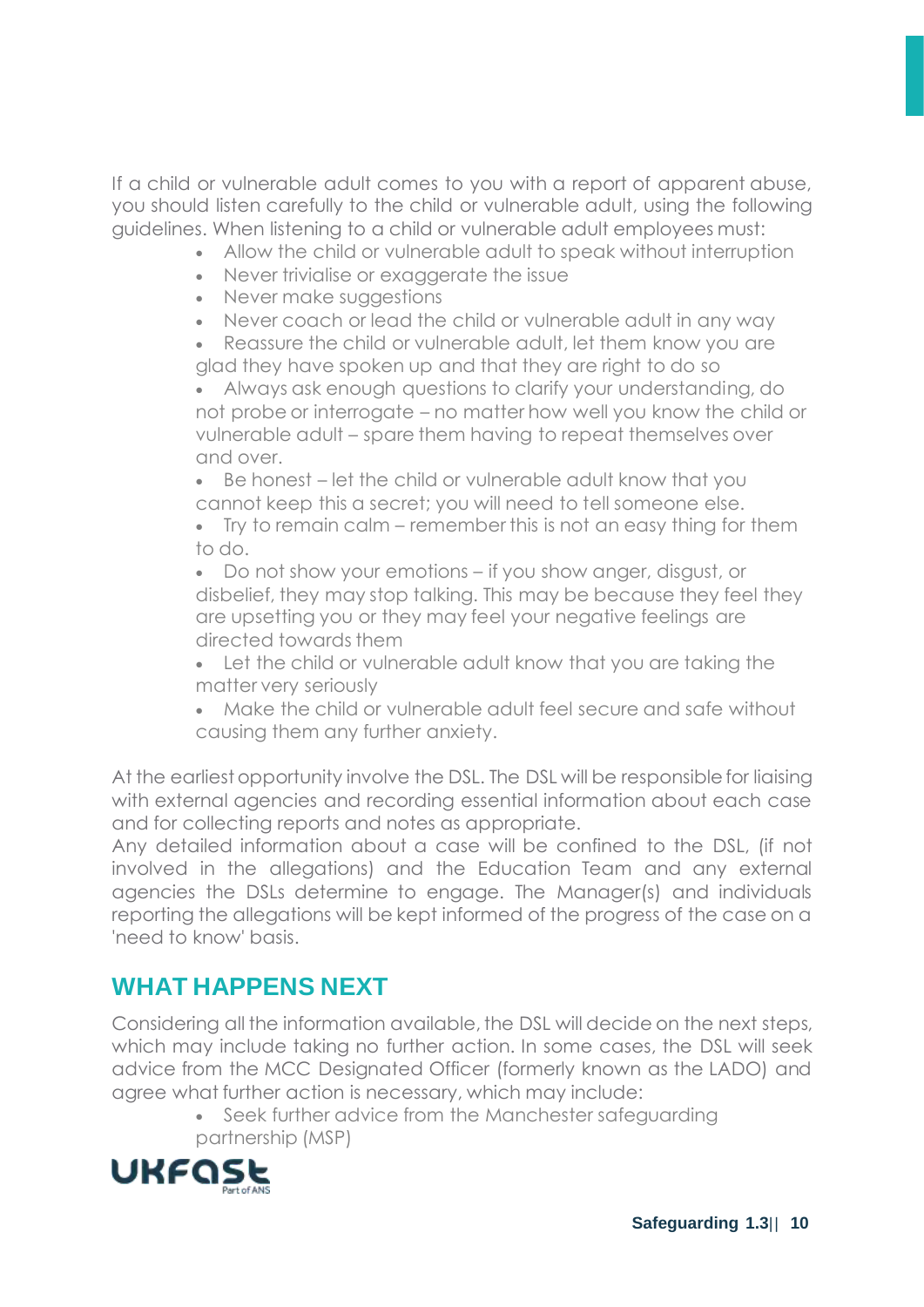• Undertake further investigation under the direction of the mcc designated officer/LADO or support an investigation by the MSP

- Make a referral to the appropriate agency, as signposted
- Report the incident to a designated social worker, as signposted

• Report the matter to the police if a crime is suspected If a referral is made, this must be confirmed in writing to the appropriate agency within 24 hours.

The DSL may consider that those involved may require counselling. Where it is felt there is a need for counselling (which could be for the child, other students, staff, parents, or carers involved) the DSL will make the necessary arrangements.

## <span id="page-10-0"></span>**Confidentiality**

Confidentiality and trust should be maintained as far as possible, but staff must act on the basis that the safety of the child and vulnerable adults is the overriding concern. The degree of confidentiality will be governed by the need to protect the child or vulnerable adults. The child or vulnerable adults should be informed at the earliest possible stage of the disclosure that the information will be passed on. All conversation regarding a child or vulnerable adults should always be held in private. UKFast complies with the requirements of the Data Protection Act 1998, which allows for disclosure of personal data where this is necessary to protect the vital interests of a child or vulnerable adult.

Whatever happens, you should always be open and honest with the child or vulnerable adult if you intend to take the case further.

Employees must not discuss the case with anyone other than those involved in the case. If employees have any concerns about the progress of the case or have any other concerns these must be discussed with the DSLs.

#### <span id="page-10-1"></span>**Allegations against employees**

The primary concern of the organisation is to ensure the safety of the child and vulnerable adult. It is essential in all cases of suspected abuse by a member of the team that action is taken quickly and professionally whatever the validity. There are occasions where a child or vulnerable adult will accuse a member of the team of physically or sexually abusing them. In some cases, this may be false or unfounded. However, in some cases the allegations may be true.

Any instance of a child or vulnerable adult being abused by an employee is particularly serious. On the other hand, for an innocent person to be accused of such an act is a serious ordeal which can result in long term damage to their health and career. If any employee suspects any other member of the team of abusing a student, it is their responsibility to bring these concerns to the DSL or HR Team immediately.

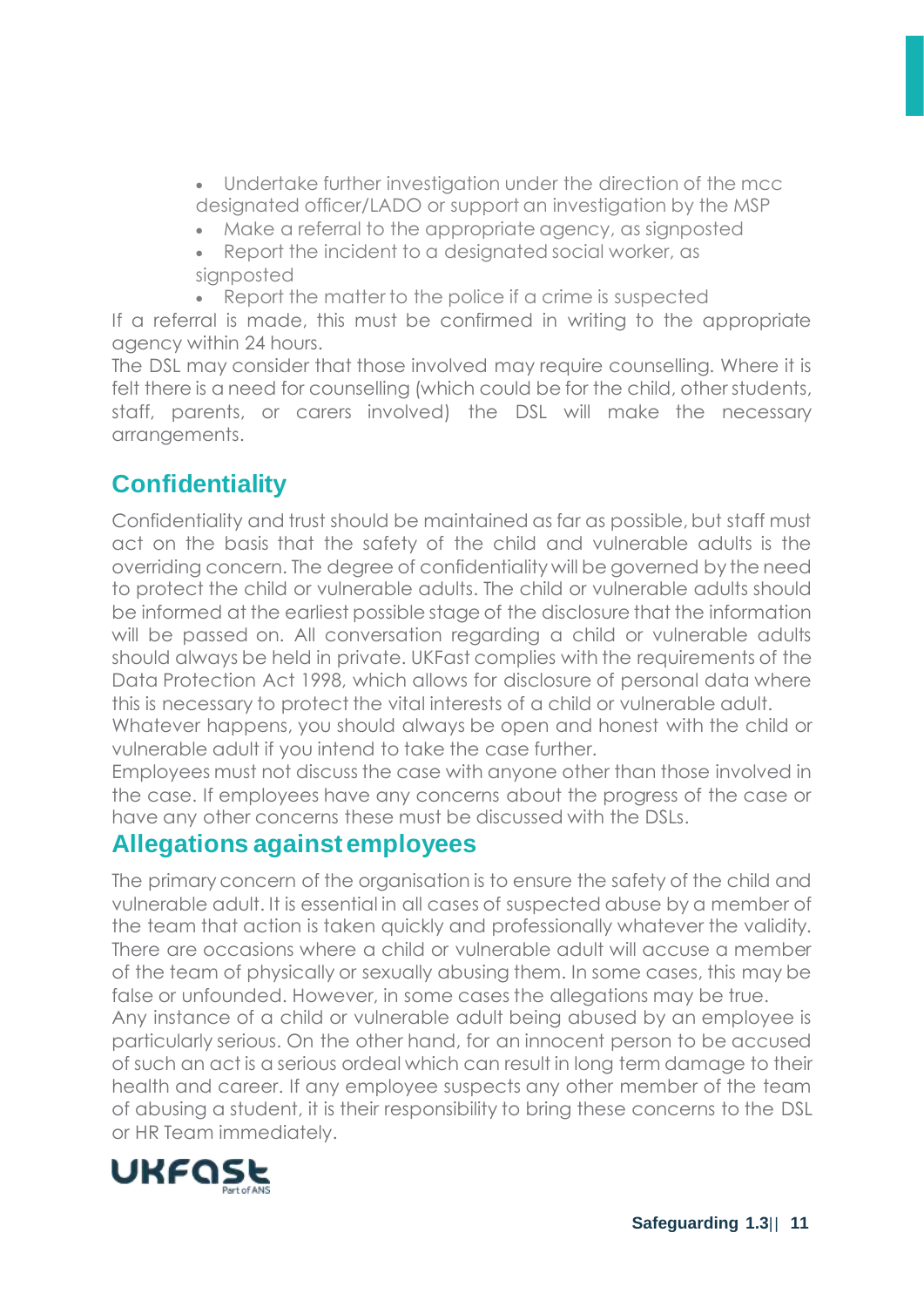On being notified of any such matter the DSLs shall:

1. Seek and follow advice from the msp

2. Take such steps as they consider necessary to ensure the safety of the child or vulnerable adult in question and any other child or vulnerable adult who might be at risk

3. Ensure that a report of the matter is completed by the person who reported the original concern

4. Put in place the steps necessary to follow the advice of the msp

If the allegation concerns the DSL, the matter should be discussed with the HR Team, in addition to following the normal safeguarding procedures outlined in this document.

Should UKFast decide to suspend the employee due to a safeguarding concern, the company disciplinary policy will be utilised.

If the suspension is subject to external investigation, the UKFast representatives will be unable to discuss the details of any allegations made under the Protection of Children Act (1999).

<span id="page-11-0"></span>Page Break **APPENDICES**

#### <span id="page-11-1"></span>**APPENDIX A - SAFEGUARDING CODE OF BEHAVIOUR FOR UKFAST EMPLOYEES**

UKFast recognises that it is not practical to provide definitive instructions that would apply to all situations whereby employees encounter children and vulnerable adults and to guarantee the safeguarding and protection of children and vulnerable adults.

However, below are the standards of behaviour required of employees to fulfil their roles and duty of care within the organisation. This code should assist in the safeguarding and promotion of the welfare of children and vulnerable adults and in the protection of both children and vulnerable adults and members of the team.

These guidelines also apply to volunteers who work in an unpaid capacity in UKFast premises.

Employees must: Implement the Safeguarding Policy at all times, including acting to promote children and vulnerable adults' welfare, prevent abuse and report any abuse discovered or suspected.

Employees must never:

• Engage in rough, physical games including horseplay with children and vulnerable adults/ students.

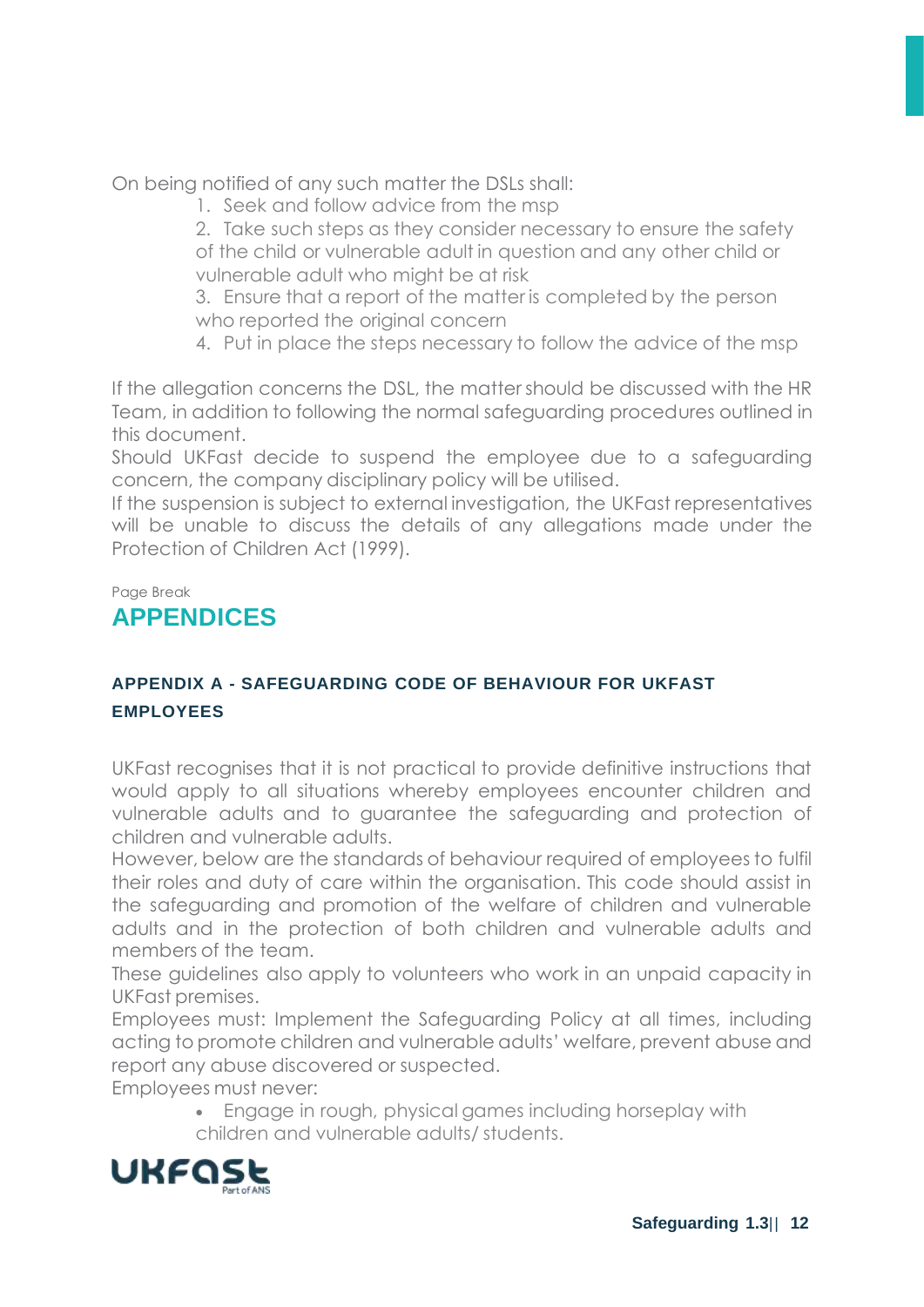• Allow or engage in inappropriate touching of any kind. The main principles of touch are:

O Touch should always be in response to the child or vulnerable adult's need

O Touch should always be appropriate to the age and stage of development of the child or vulnerable adults

O Touch should always be with a child or vulnerable adult's permission.

• Do things of a personal nature for children or vulnerable adult that they can do for themselves or that their parent can do for them.

• Physically restrain a child or vulnerable adult unless the restraint is

to prevent physical injury of the child and vulnerable adults/other children/visitors/yourself.

In all circumstances physical restraint must be appropriate and reasonable; otherwise, the action can be defined as assault.

• Make sexually suggestive comments to or within earshot of a child or vulnerable adult

• Have children or vulnerable adults on their own in a vehicle. Where circumstances require the transportation of children or vulnerable adults in their vehicle, another member of staff/ volunteer must travel in the vehicle. Also, it is essential that there is adequate insurance for the vehicle to cover transporting children or vulnerable adults as part of the business of your work. In extreme emergencies (for medical purposes) where it is required to transport a child or vulnerable adult on their own, it is essential that another leader and the parent is notified immediately

• Take a child or vulnerable adult to the toilet unless another adult is present or has been made aware

• Where there is share use toilet facilities all male apprenticeship employees should use the cubicles rather than urinals

• Spend time alone with a child or vulnerable adult on his/her own, outside of the normal tutorial/ classroom situation. If you find you are in a situation where you are alone with a child or vulnerable adult, make sure that you can be clearly observed by others.

• Engage in a personal relationship with a child or vulnerable adult/student, or a child or vulnerable adult who becomes a student, beyond that appropriate for a normal teacher/ student relationship.

• Give their personal contact details (personal mobile telephone number/home telephone number or personal email address) to a child or vulnerable adult

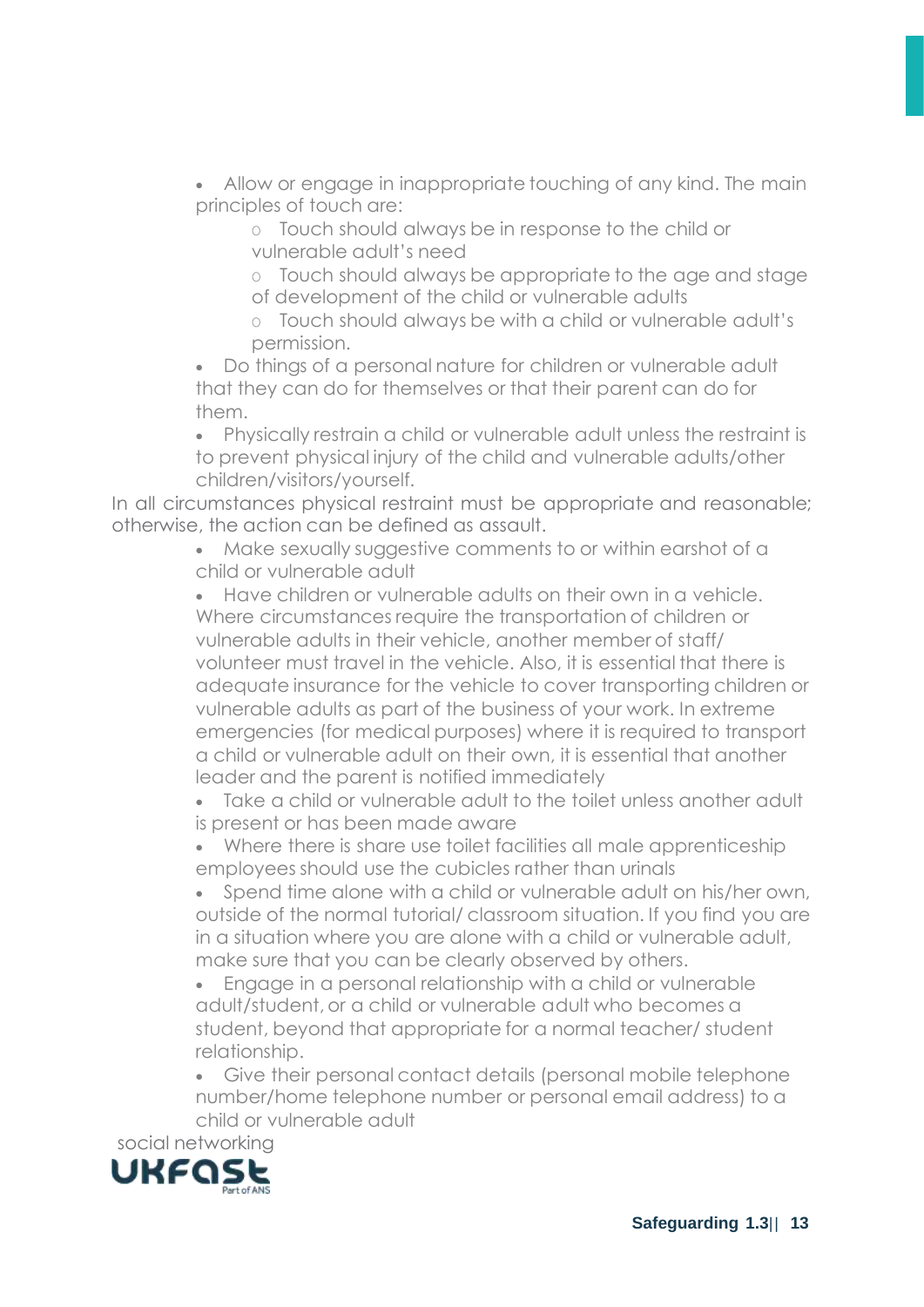• Interaction with learners through a social networking site should be avoided unless this has been agreed by UKFast as part of a marketing role or for managing collaborative learning.

O Collaborative learning must be done by setting up an 'invitation only' business/professional group discussion group for the course with appropriate privacy settings where the content can be monitored.

• Employees should only contact learners and parents using the company's mail, sms, telephone, and e-mail/intranet systems.

• Employees can make a judgment on whether to accept an invitation to connect on social media from a former learner, however no employee should instigate or make extra efforts to connect with these individuals.

• Acceptable reasons for connecting with apprentices would be for business or professional networking purposes.

It is unacceptable for employees to:

Post comments, photographs etc. Critical of the UKFast on any forum, website, social networking site, blog etc.

Post comments critical of any other employee or learner on any forum, website, social networking site, blog etc.

Post comments that run counter to the UKFast's equality and diversity policy Post comments that recommend, or appear to endorse, law-breaking of any kind

Post comments that exhibit grossly irresponsible behaviour, or appear to endorse irresponsible behaviour, that could be argued to encourage "copycat" behaviour by learners. This would include, for example, dangerous driving.

Implications for employees

Employees who breach any of the above may be subject to the disciplinary procedure. If an allegation against a member of the team has occurred, then an investigation will be carried out.

UKFast reserves the right to suspend any employee under the Safeguarding Policy to protect young people and Vulnerable Adults whilst an internal and/or external investigation takes place. The organisation can implement its own internal investigation during any stage of this process. This may result in disciplinary action being taken against an employee.

#### <span id="page-13-0"></span>**APPENDIX B - RADICALISATION AND EXTREMISM**

UKFast recognises the positive contribution it can make towards protecting its learners from radicalisation to violent extremism and is committed to fulfilling its duties under the Prevent Duty Guidance. UKFast will empower its students to create communities that are resilient to extremism and to protect the

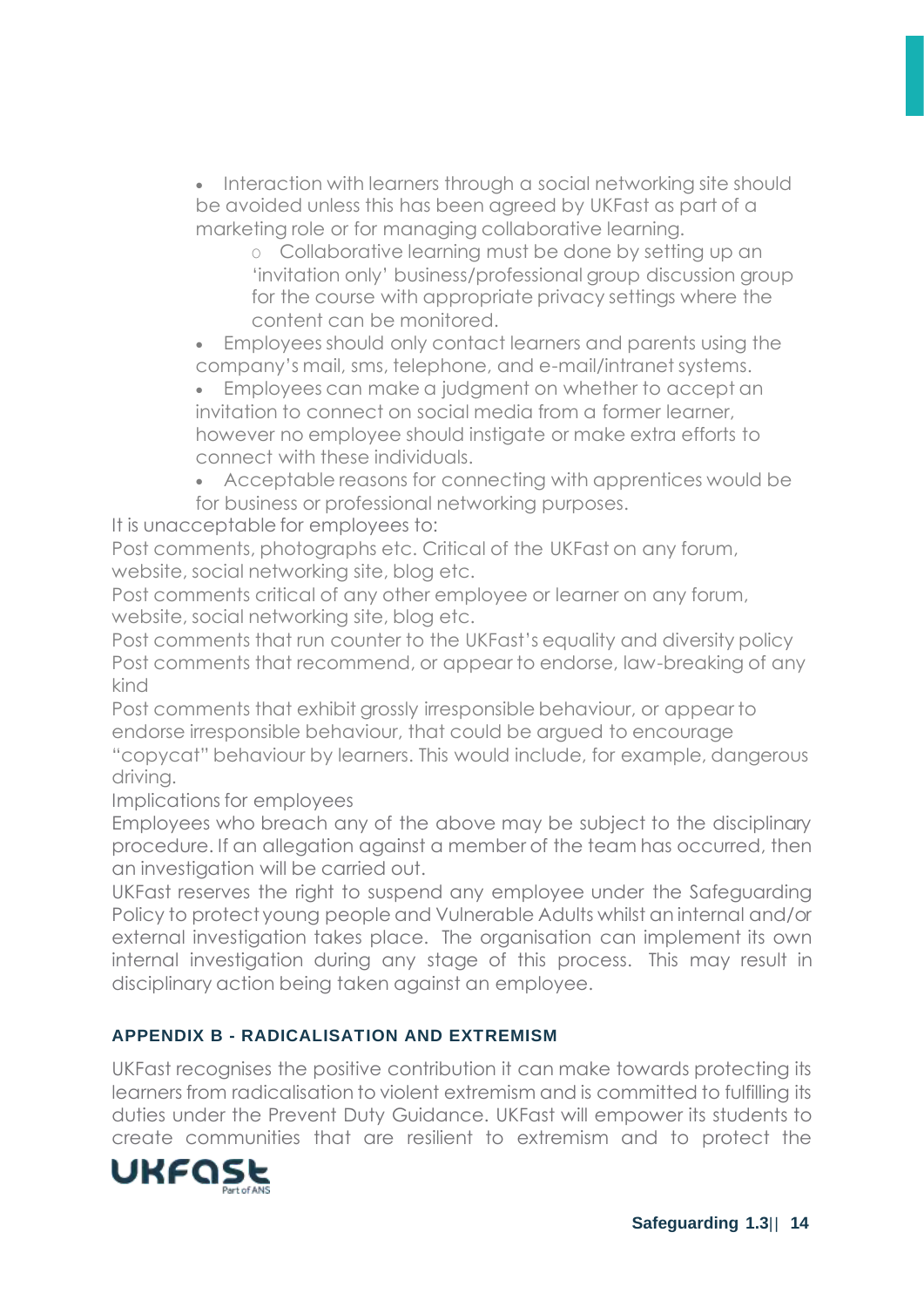wellbeing of students who may be vulnerable to being drawn into violent extremism or crime.

Radicalisation is the process by which individuals come to support terrorism or violent extremism. It is recognised that radicalisation can occur to an individual from any section of society and is not particular to any racial, ethnic, or social group. It is further recognised that in many instances the process of radicalisation is essentially one of grooming by others.

Possible behaviour indicators are below:

- Discriminatory language or actions towards specific groups or people with a particular protected characteristic
- Possession or sharing of violent extremist literature
- Showing or sharing online material of an extreme nature to others
- Behavioural changes (for example, becoming withdrawn)
- Expression of extremist views
- Advocating violent actions and means
- Association with known extremists
- Seeking to recruit others to an extremist ideology

In respect of safeguarding individuals from radicalisation, UKFast works to the Prevent element of the Government's Counter Terrorism Strategy and were deemed appropriate seeks external support and training. This program aims to work with the individual to address their specific vulnerabilities, prevent them becoming further radicalised and possibly entering the criminal justice system because of their actions.

If you have concerns about a student, contact Arlene Bulfin or Thomas Robinson

Page Break

#### <span id="page-14-0"></span>**APPENDIX C - CATEGORIES OF ABUSE**

• Physical abuse: may involve hitting, shaking, throwing, burning, or scalding, drowning, suffocating, or otherwise causing physical harm to a child and vulnerable adult. Physical harm may also be caused when a parent or carer feigns the symptoms of, or deliberately causes ill health to a child and vulnerable adult who they are looking after. This is commonly described using terms such as 'fictitious illness by proxy 'or 'munchausen's syndrome by proxy'.

• Emotional abuse: is the persistent emotional ill-treatment of a child or vulnerable adult such as to cause severe and persistent effects on the child and vulnerable adult's emotional development. It may involve conveying to children or vulnerable adults that they are worthless and unloved, inadequate, or valued only so far as they meet the needs of another person. It may involve age or developmentally

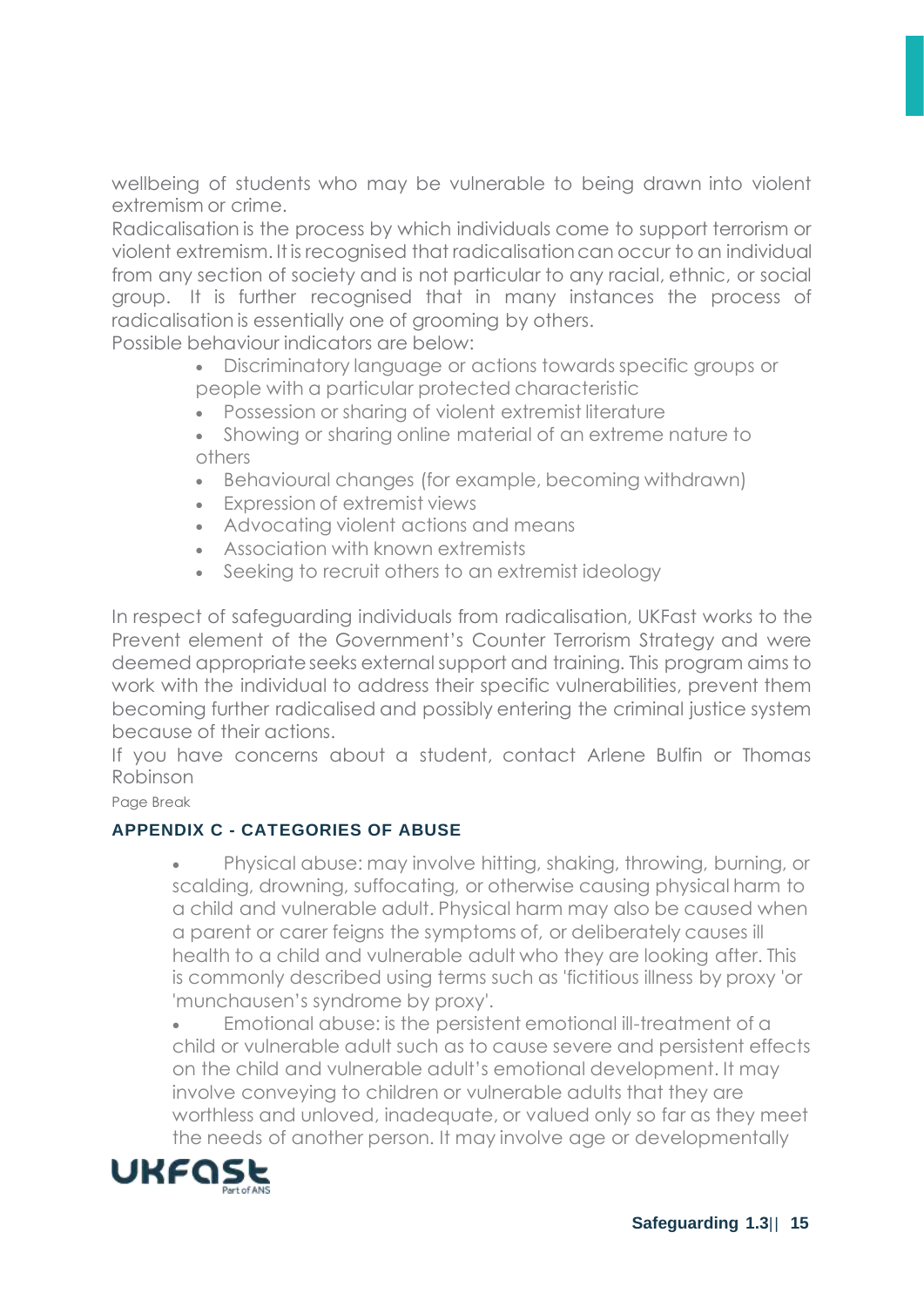inappropriate expectations being imposed in children and vulnerable adults. It may involve causing children or vulnerable adults frequently to feel frightened or in danger, or the exploitation or corruption of children and vulnerable adults. Some level of emotional abuse is involved in all types of ill-treatment of a child or vulnerable adult, though it may occur alone.

Sexual abuse: involves forcing or enticing a child or vulnerable adult to take part in sexual activities, whether the child or vulnerable adult is aware of what is happening. The activities may involve physical contact, including penetrative (e.g., rape) or non-penetrative acts. They may include non-contact activities, such as involving children or vulnerable adults in looking at, or in the production of, pornographic materials or watching sexual activities, or encouraging children or vulnerable adults to behave in sexually inappropriate ways.

• Neglect: is the persistent failure to meet the child's or vulnerable adult's basic physical and / or psychological needs, likely to result in the serious impairment of the child or vulnerable adult's health or development. It may involve a parent or carer failing to provide adequate food, shelter and clothing, failure to protect a child or vulnerable adults from physical harm or danger, or failure to ensure access to appropriate medical care or treatment. It may also include neglect of, or unresponsiveness to, a child or vulnerable adult's basic emotional needs.

• Significant harm: some children or vulnerable adults may be in need because they are suffering or likely to suffer significant harm. The children act v section 47 (1) introduced the concept of significant harm as the threshold that justifies compulsory intervention in family life in the best interest of the children.

• Financial abuse: some children and vulnerable adults may be abused or exploited financially including fraud and extortion.

• Peer to peer abuse: abuse from a child to child. The abuse could be but not limied to bullying, cyber bully, physical abuse and sexual harrassment.

#### <span id="page-15-0"></span>**APPENDIX D - IMPORTANT SAFEGUARDING CONTACTS**

| $R \cap F$           | <b>NAME</b>  | <b>CONTACT</b>                |
|----------------------|--------------|-------------------------------|
| <b>HR Director -</b> | Rebecca      | Rebecca.crawford@UKFast.co.uk |
| <b>IUKFast</b>       | Crawford     |                               |
| CEO - UKFast         | Paul Shannon | Paul.shannon@ansgroup.co.uk   |